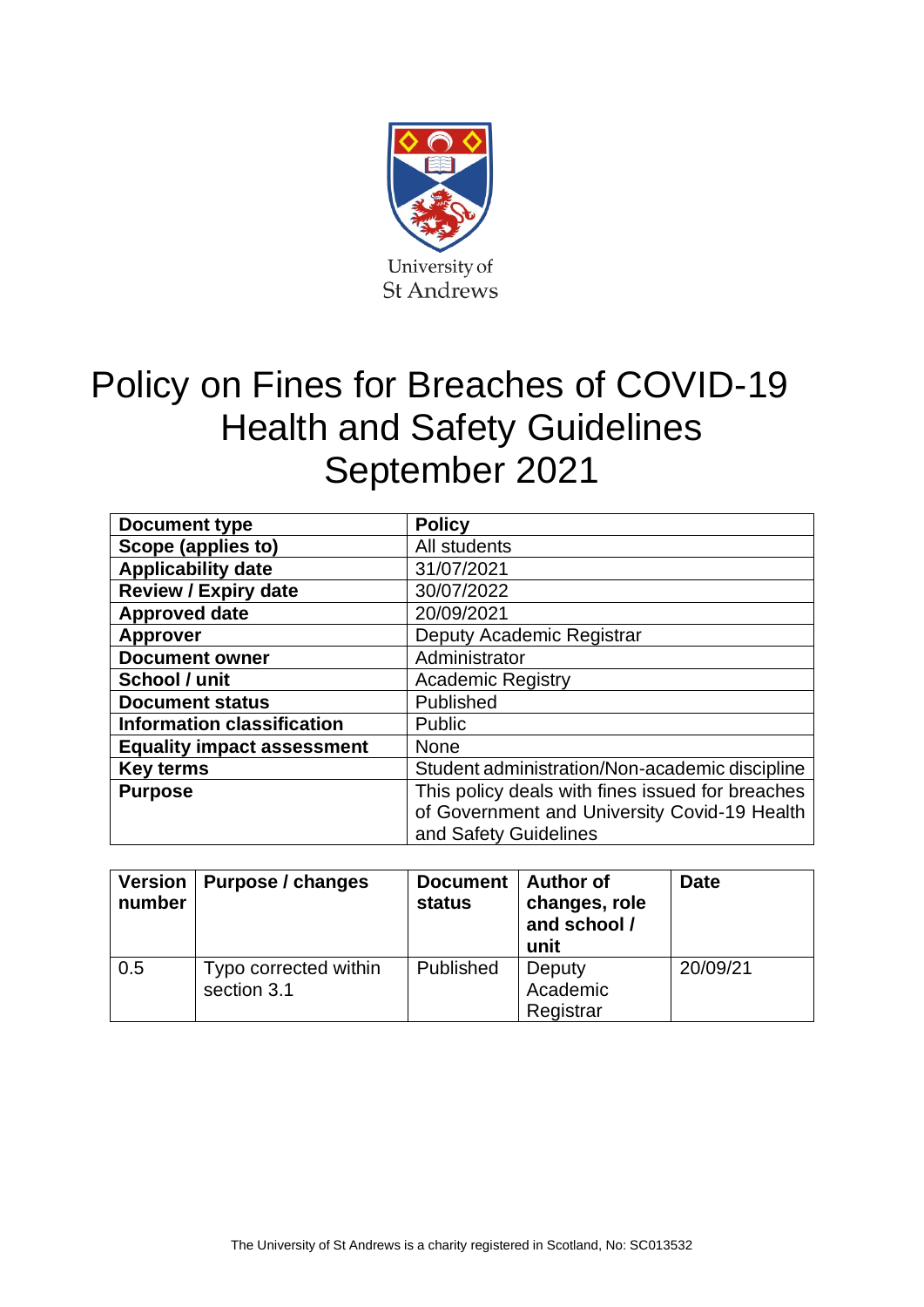### **1. Introduction**

- 1.1 This policy establishes a framework for the issuance of fines for breaches of regulations and/or guidance issued by Government and/or the University in response to the public health emergency to protect students, staff and the community from the disease Covid-19.
- 1.2 Where such fines are issued, this policy applies for the avoidance of doubt and the Non-Academic Misconduct Policy does not apply to fines issued under this policy.
- 1.3 This policy does not apply to fines issued as a result of a Stage 1, 2 or 3 disciplinary hearing. The relevant policy in these cases is the Non-Academic Misconduct Policy.

### **2. Fines**

- 2.1 Fines of £60 will be issued by the Student Conduct Officer (or delegate) to students found to be in breach of this policy, without the need for a disciplinary meeting.
- 2.2 Where such a fine is issued, this will be recorded on the non-academic misconduct register.
- 2.3 Fines will be issued as a result of a report passed to the Student Conduct Officer from a member of staff (e.g. a member of staff from Security and Response Team, RBS, Wardennial team), which identifies the students involved, either by name, student number or address and confirms that a member of staff witnessed the breach, or as a result of clear evidence presented to the Student Conduct Officer (or delegate), which may include review of CCTV footage and/or other records such as access control logs, only as necessary to establish of a breach of this policy has or has not occurred.
- 2.4 Fines under this policy can be issued for (but not limited to) attendance at an event which exceeds the number of persons permitted by Government regulations in force at that time; failure to comply with social distancing guidelines; or failure to wear a mask where this is required.
- 2.5 Cases of repeated or serious breaches of this policy will normally be dealt with by the University under Non-Academic Misconduct Policy.
- 2.6 Fines are issued at the discretion of the Student Conduct Officer (or delegate). The Student Conduct Officer (or delegate) may determine, at any point and based on the circumstances/evidence that another course of action, such as written guidance/warning or Stage 1, 2 or 3 disciplinary action under the Non-Academic Misconduct Policy is more appropriate.

## **3. Appeals**

- 3.1 Appeals can be made in writing to the Deputy Academic Registrar (or delegate) within 2 working days of the fine being issued and will be admissible only where one of the following grounds is alleged to apply:
	- a) new evidence exists of which the University was not aware when the original decision to issue the fine was taken;
	- b) evidence exists of a material procedural error or irregularity taking place during the process of reporting the breach and issuing the fine.

The decision of the Deputy Academic Registrar is final.